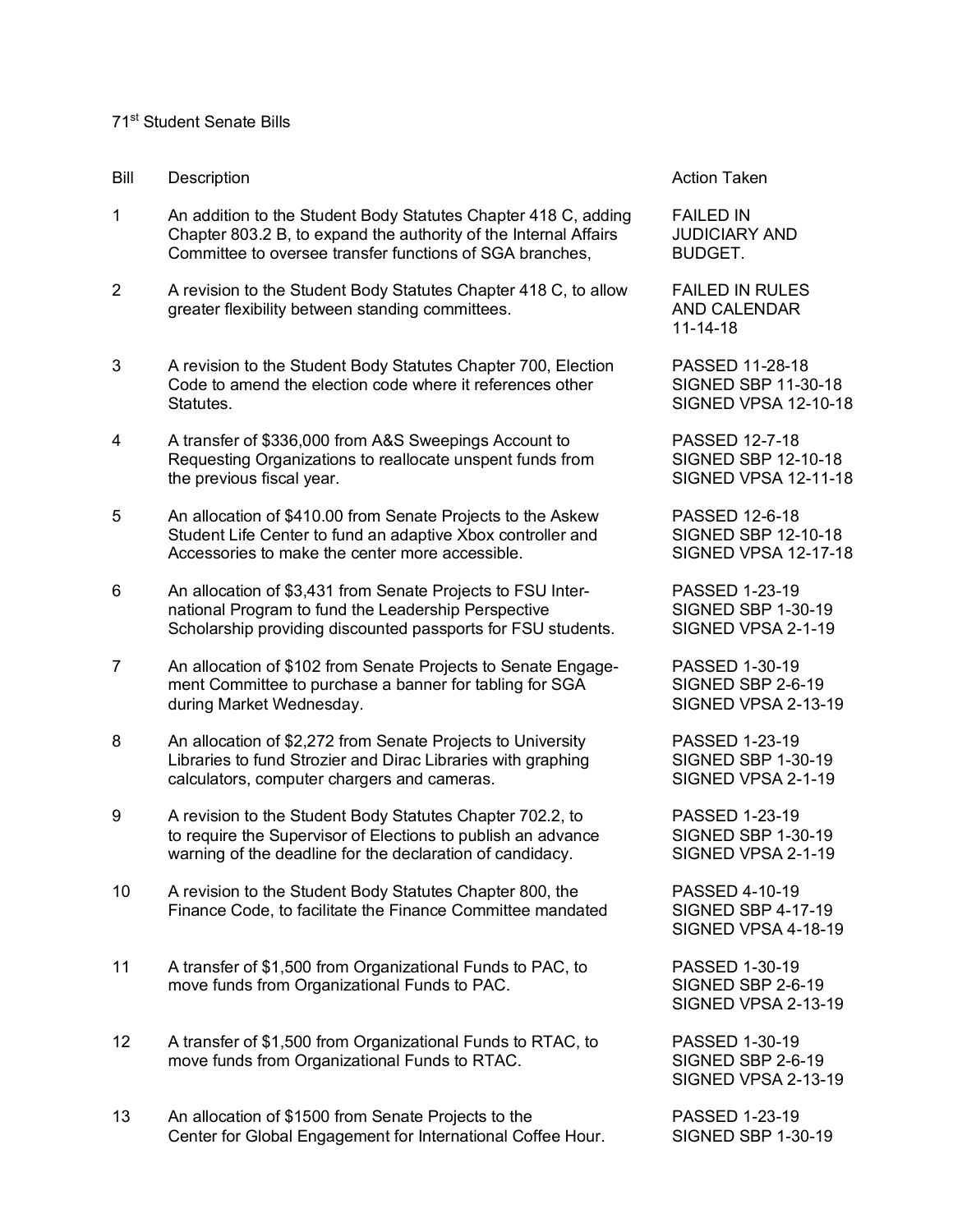| 14 | A transfer within the Black Student Union from Contractual<br>Services to Expense for the Service trip and spring programming. |
|----|--------------------------------------------------------------------------------------------------------------------------------|
| 15 | A revision of Student Body Statutes Chapter 413.7A renaming<br>the Senator of the Year Award.                                  |
| 16 | An allocation of \$2000 from Senate Projects to the FSU<br>Career Center Professional Closing Closet.                          |
| 17 | An allocation of \$5000 from the Office of Student Sustainability to<br>Sustainable Campus for a lecture.                      |
| 18 | A revision to Student Body Statutes Chapter 307.3 A, 1<br>regarding the SGA Application.                                       |
| 19 | A revision to Student Body Statutes Chapter 415 regarding<br>the Student Senate Certificate Program.                           |
| 20 | A revision to Student Body Statutes Chapter 701 regarding<br>financial expense statements.                                     |
| 21 | An allocation from Senate Projects to fund World Affairs<br>Program travel.                                                    |
| 22 | An allocation of \$9000 from Senate Projects to RTAC, to<br>replenish funds available for student organizations to travel.     |
| 23 | A revision to Student Body Statutes Chapter 710, fixing mistakes<br>in the election code.                                      |
| 24 | An allocation from Senate Projects to purchase choose-to-reuse<br>containers for 200 students.                                 |
| 25 | Adding Chapter 420 to Student Body Statutes, creating the<br>Senate Accountability Office.                                     |
| 26 | An allocation of \$4500 from Senate Projects to New Student &<br>Family Programs to fund orientation bags.                     |
| 27 | An allocation of \$4500 from Executive Projects to New Student &<br>Family Programs to fund orientation bags.                  |

SIGNED VPSA 2-1-19

PASSED 1-23-19 SIGNED SBP 1-30-19 SIGNED VPSA 2-1-19

**PASSED 1-30-19.** SIGNED SBP 1-31-19 SIGNED VPSA 2-13-19

PASSED 2-13-19 SIGNED SBP 2-20-19 SIGNED VPSA 2-26-29

PASSED 2-6-19 SIGNED SBP 2-12-19 SIGNED VPSA 2-15-19

**PASSED 2-6-19** SIGNED SBP 2-12-19 SIGNED VPSA 2-15-19

**PASSED 2-6-19** SIGNED SBP 2-12-19 SIGNED VPSA 2-15-19

PASSED 2-6-19 SIGNED SBP 2-12-19 SIGNED VPSA 2-15-19

WITHDRAWN BY SPONSOR

PASSED 2-20-19 SIGNED SBP 2-25-19 SIGNED VPSA 2-26-19

**PASSED 2-27-19** SIGNED SBP SIGNED VPSA

WITHDRAWN BY SPONSOR

**FAILED IN JUDICIARY** 

PASSED 2-27-19 SIGNED SBP SIGNED VPSA

PASSED 2-27-19 SIGNED SBP SIGNED VPSA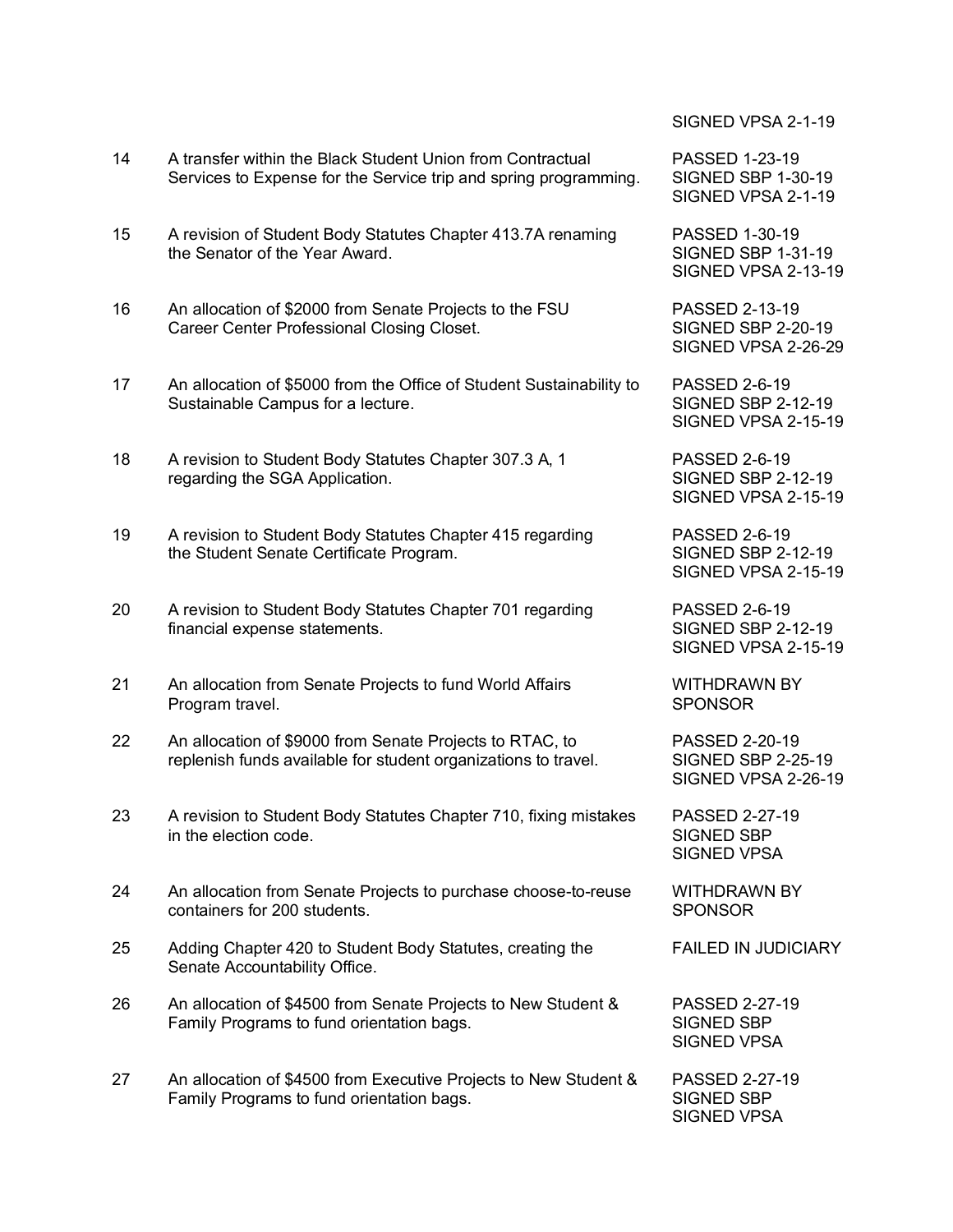- 28 A transfer of \$4000 from Women Student Union Contractual to WITHDRAWN BY Women Student Union Expense to fund the annual WSU SPONSOR Community service trip.
- 29 A revision to Student Body Statutes Chapters 702 and 704 PASSED 3-6-19 allowing the Supervisor of Elections to change seats under SIGNED SBP 3-26-19 specific criteria. SIGNED VPSA 3-28-19
- 30 A revision to Student Body Statutes Chapters 701, 702, 704, PASSED 4-17-19 And 712 to add Candidate Statements of Interest. SBP VETO 4-26-19
- 31 A revision to Student Body Statutes Chapter 1002 to PASSED 3-6-19 amend the membership of the AASU eboard. SIGNED SBP 3-26-19
- 32 An allocation of \$7000 from PAC to RTAC to replenish funds PASSED 3-16-19 for student organization travel. The student organization travel. SIGNED SBP 3-26-19
- 33 A revision to Student Body Statutes Chapter 413 to revise the PASSED 3-13-19 names of the Senate Awards. The State of the State Superintendent SIGNED SBP 3-26-19
- 34 A transfer of \$500 from Office of Governmental Affairs Food to WITHDRAWN BY Office of Governmental Relations to fund the FSU Day at the SPONSOR Capitol Reception.
- 35 An allocation of \$3300 from Senate Projects to OGA to fund PASSED 3-27-19 FSU Day at the Capitol reception as outlined in budget proviso. SIGNED SBP 4-1-19
- 36 A transfer of \$2500 from Office of Governmental Affairs Expense WITHDRAWN BY to Office of Governmental Relations to fund the FSU Day at SPONSOR the Capitol.
- 37 An allocation of \$800 from Senate Projects to fund Safety PASSED 3-13-19 Whistles for the Student Body. The Student SIGNED SBP 3-26-19
- 38 A transfer of \$160 within Pride Student Union from Expense to PASSED 3-27-19 Clothing & Awards for their annual banquet. SIGNED SBP 4-1-19
- 39 A revision of Student Body Statutes Chapter 807 requiring PASSED 3-27-19 PAC & RTAC members to know their budget. SIGNED SBP 4-1-19
- 40 An allocation of \$3,683.70 from Senate Projects to FSU WITHDRAWN BY Undergraduate Mock Trial in order to fund travel to the National SPONSOR Championship tournament in Philadelphia.
- 41 Revising Student Statute 700 to clarify the statute of limitations of PASSED 4-17-19 Election Code violations. The state of the state of the SIGNED SBP 4-26-19

SIGNED VPSA 3-28-19

SIGNED VPSA 3-28-19

SIGNED VPSA 3-28-19

SIGNED VPSA 4-2-19

SIGNED VPSA 3-28-19

SIGNED VPSA 4-2-19

SIGNED VPSA 4-2-19

SIGNED VPSA 5-6-19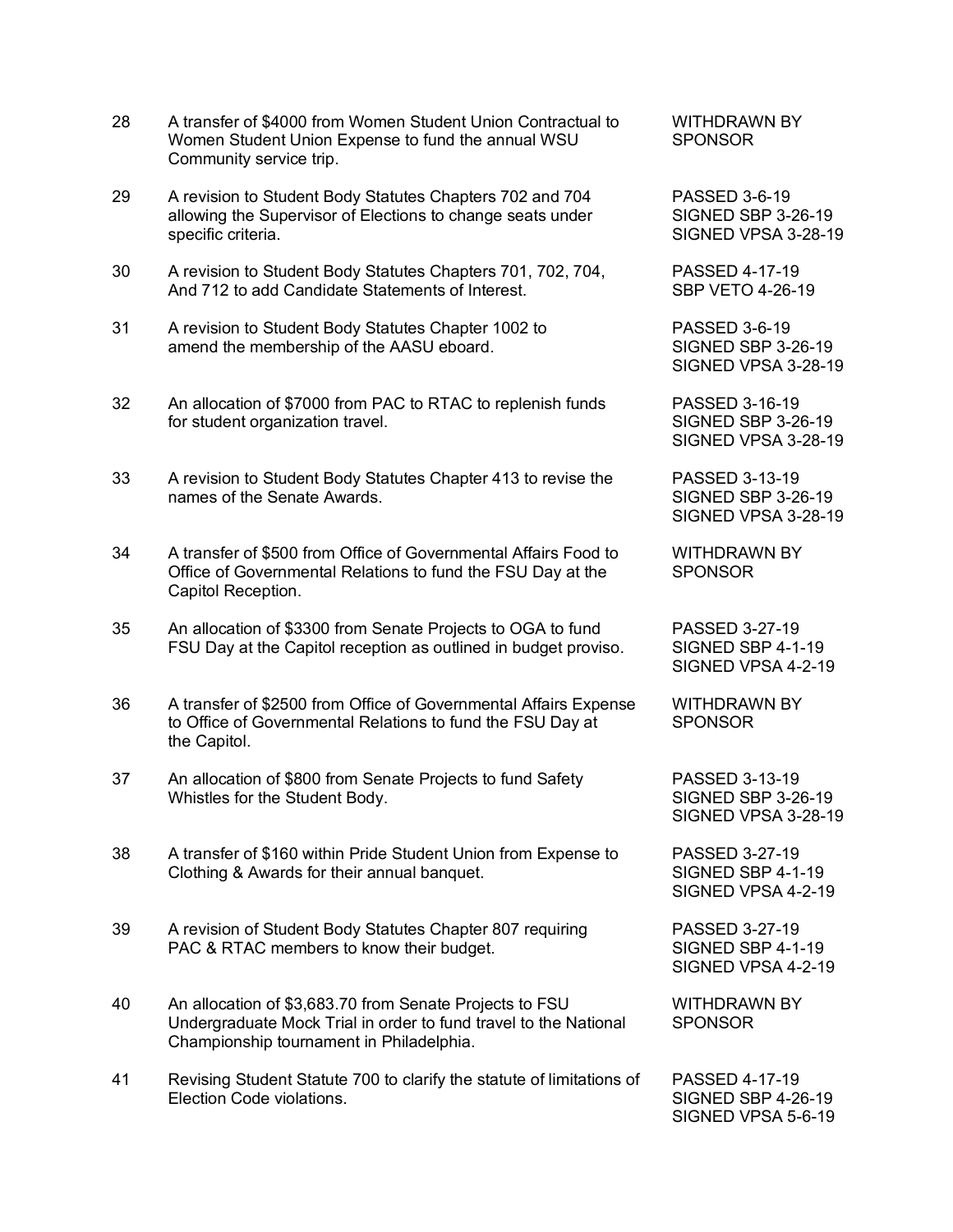| 42 | A revision to Student Body Statutes Chapter 419 to clean Statutes.                                                                     | PASSED 4-10-19<br><b>SIGNED SBP 4-17-19</b><br>SIGNED VPSA 4-18-1 |
|----|----------------------------------------------------------------------------------------------------------------------------------------|-------------------------------------------------------------------|
| 43 | An allocation of \$5000 from Executive Projects to RTAC to<br>replenish travel funds for student organizations.                        | <b>WITHDRAWN BY</b><br><b>SPONSOR</b>                             |
| 44 | A revision to Student Body Statutes Chapter 700 to align with<br>University policy.                                                    | PASSED 4-10-19<br><b>SIGNED SBP 4-17-19</b><br>SIGNED VPSA 4-18-1 |
| 45 | Revising Student Body Statutes Chapter 300 to clarify the powers<br>and duties of the Attorney General.                                | <b>WITHDRAWN BY</b><br><b>SPONSORS</b>                            |
| 46 | A transfer of \$2500 within the Hispanic Latino Student Union from<br>Contractual Services to Expense to fund promotional items.       | PASSED 4-10-19<br><b>SIGNED SBP 4-17-19</b><br>SIGNED VPSA 4-18-1 |
| 47 | A transfer of \$3000 within the Hispanic Latino Student Union from<br>Contractual Services to Food to fund HLSU Gala                   | PASSED 4-10-19<br><b>SIGNED SBP 4-17-19</b><br>SIGNED VPSA 4-18-1 |
| 48 | A transfer of \$1000 within the Asian American Student Union from<br>Contractual Service to Clothing & Awards for the end of the year. | PASSED 4-10-19<br><b>SIGNED SBP 4-17-19</b><br>SIGNED VPSA 4-18-1 |
| 49 | A transfer of \$5750 within the Asian American Student Union from<br>Contractual Services to Expense.                                  | PASSED 4-10-19<br><b>SIGNED SBP 4-17-19</b><br>SIGNED VPSA 4-18-1 |
| 50 | Revising Student Body Statutes Chapter 908.8 and 908.9.                                                                                | <b>WITHDRAWN BY</b><br><b>SPONSOR</b>                             |
| 51 | Revising Student Body Statutes Chapter 605.2 and 605.4<br>regarding Union Board.                                                       | <b>WITHDRAWN BY</b><br><b>SPONSOR</b>                             |
| 52 | Revising Student Body Statutes Chapter 605.6 and 605.7<br>regarding the Union Board.                                                   | PASSED 4-24-19<br><b>SIGNED SBP 4-30-19</b><br>SIGNED VPSA 5-6-19 |
| 53 | A transfer within the Black Student Union from Expense<br>to Clothing & Awards for summer shirts.                                      | PASSED 4-17-19<br><b>SIGNED SBP 4-26-19</b><br>SIGNED VPSA 5-6-19 |
| 54 | Revising Student Body Statutes Chapter 702 regarding<br>publicizing the election.                                                      | <b>WITHDRAWN BY</b><br><b>SPONSOR</b>                             |
| 55 | A transfer within the Inter Residence Hall Council of \$150<br>from Contractual Services to Clothing & Awards.                         | PASSED 4-24-19<br><b>SIGNED SBP 4-30-19</b><br>SIGNED VPSA 5-6-19 |
| 56 | Revising Student Body Statutes Chapter 909, removing it.                                                                               | PASSED 4-24-19<br><b>SIGNED SBP 4-30-19</b>                       |

 $P$  4-17-19 SA 4-18-19

SA 4-18-19

SA 4-18-19

P 4-17-19 SA 4-18-19

SA 4-18-19

SA 4-18-19

P 4-30-19 SIGNED VPSA 5-6-19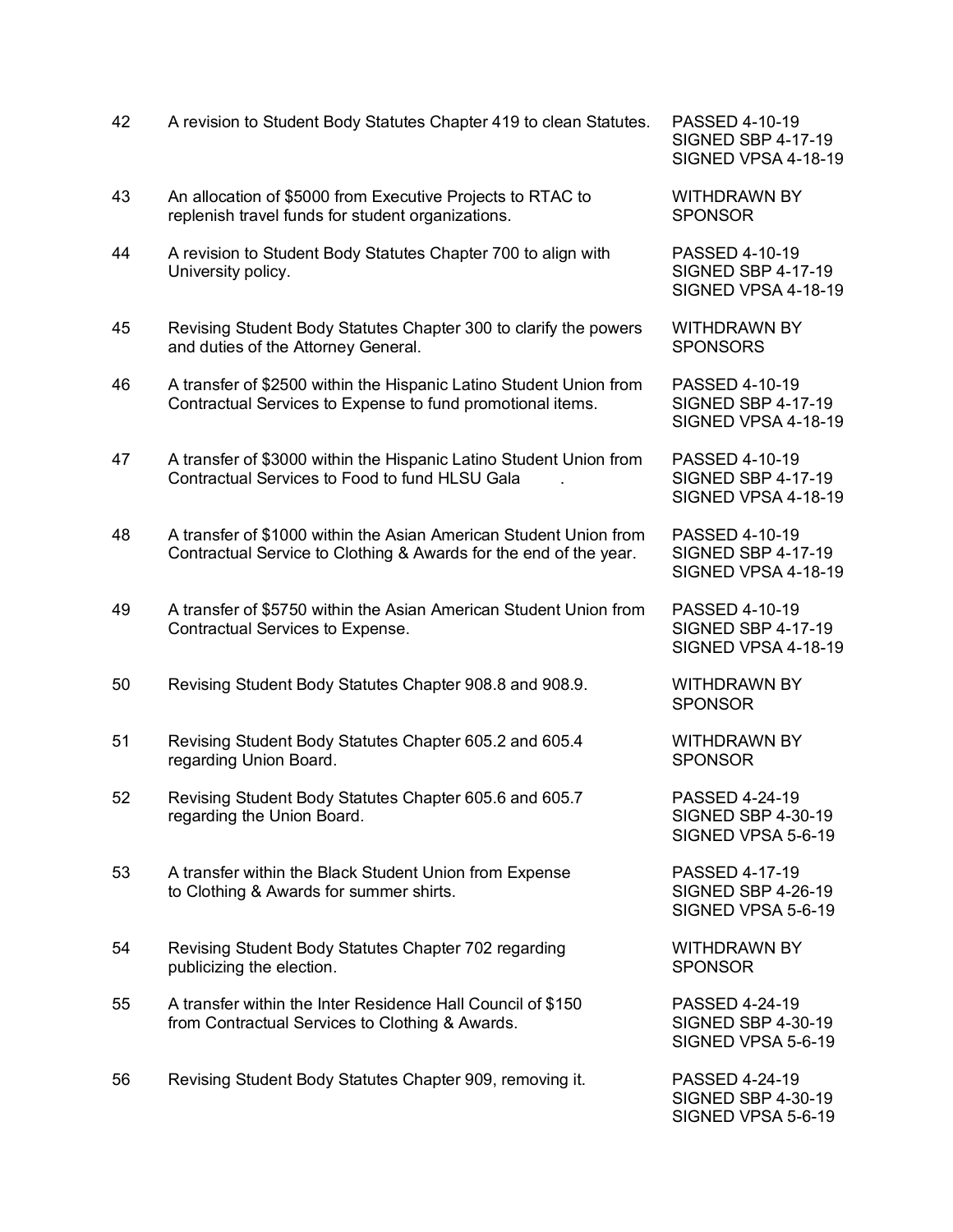| 57 | Revising Student Body Statutes Chapter 900.1, in line with<br>with Bill 56.                                           |
|----|-----------------------------------------------------------------------------------------------------------------------|
| 58 | A transfer of \$1000 within the Hispanic Latino Student Union<br>from Expense to Food.                                |
| 59 | A transfer of \$2000 within the Hispanic Latino Student Union<br>from Expense to Clothing & Awards.                   |
| 60 | Revising Student Body Statutes Chapter 100.6                                                                          |
| 61 | A transfer of \$4000 within the Hispanic Latino Student Union<br>from Contractual Services to Clothing & Awards.      |
| 62 | Amending Student Body Statutes 401.2 specifying roles for<br>Primary Sponsors and Co-Sponsors on Forms of Legislation |
| 63 | Funding the Honors medical Engineers Society.                                                                         |
| 64 | A transfer of \$2500 from Executive Projects to Peace Jam.                                                            |
| 65 | A transfer of \$2500 from Senate Projects to Peace Jam.                                                               |
| 66 | Revising Student Body Statutes Chapter 803.10.                                                                        |
| 67 | Revising Student Body Statutes Chapter 803.10.                                                                        |
| 68 | A transfer of \$2,243 from the Office of Servant Leadership to<br>the Organizational Fund.                            |
| 68 | Revising Student Body Statutes Chapter 811.                                                                           |
| 69 | Revising Student Body Statutes Chapter 807.4.                                                                         |
| 70 | Revising Student Body Statutes Chapter 707.3.                                                                         |

PASSED 4-24-19 SIGNED SBP 4-30-19 SIGNED VPSA 5-6-19

WITHDRAWN BY SPONSOR

PASSED 5-29-19 SIGNED SBP 5-30-19 SIGNED VPSA 6-5-19

**PASSED 9-11-19.** SIGNED SBP 9-24-19 SIGNED VPSA

WITHDRAWN BY SPONSOR

**WITHDRAWN BY** SPONSOR

WITHDRAWN BY **SPONSOR** 

64 PASSED 7-10-19 SIGNED SBP 7-17-19 SIGNED VPSA 7-22-19

PASSED 7-10-19 SIGNED SBP 7-19-19 SIGNED VPSA 7-22-19

**PASSED 9-11-19.** SIGNED SBP 9-24-19 SIGNED VPSA

PASSED 9-11-19 SIGNED SBP 9-24-19 SIGNED VPSA

PASSED 7-30-19 SIGNED SBP 7-30-19 SIGNED VPSA 8-2-19

**PASSED 9-18-19** SIGNED SBP 9-24-19 SIGNED VPSA

**PASSED 9-11-19.** SIGNED SBP 9-24-19 SIGNED VPSA

PASSED 10-9-19 SIGNED SBP 10-16-19 SIGNED VPSA 10-29-19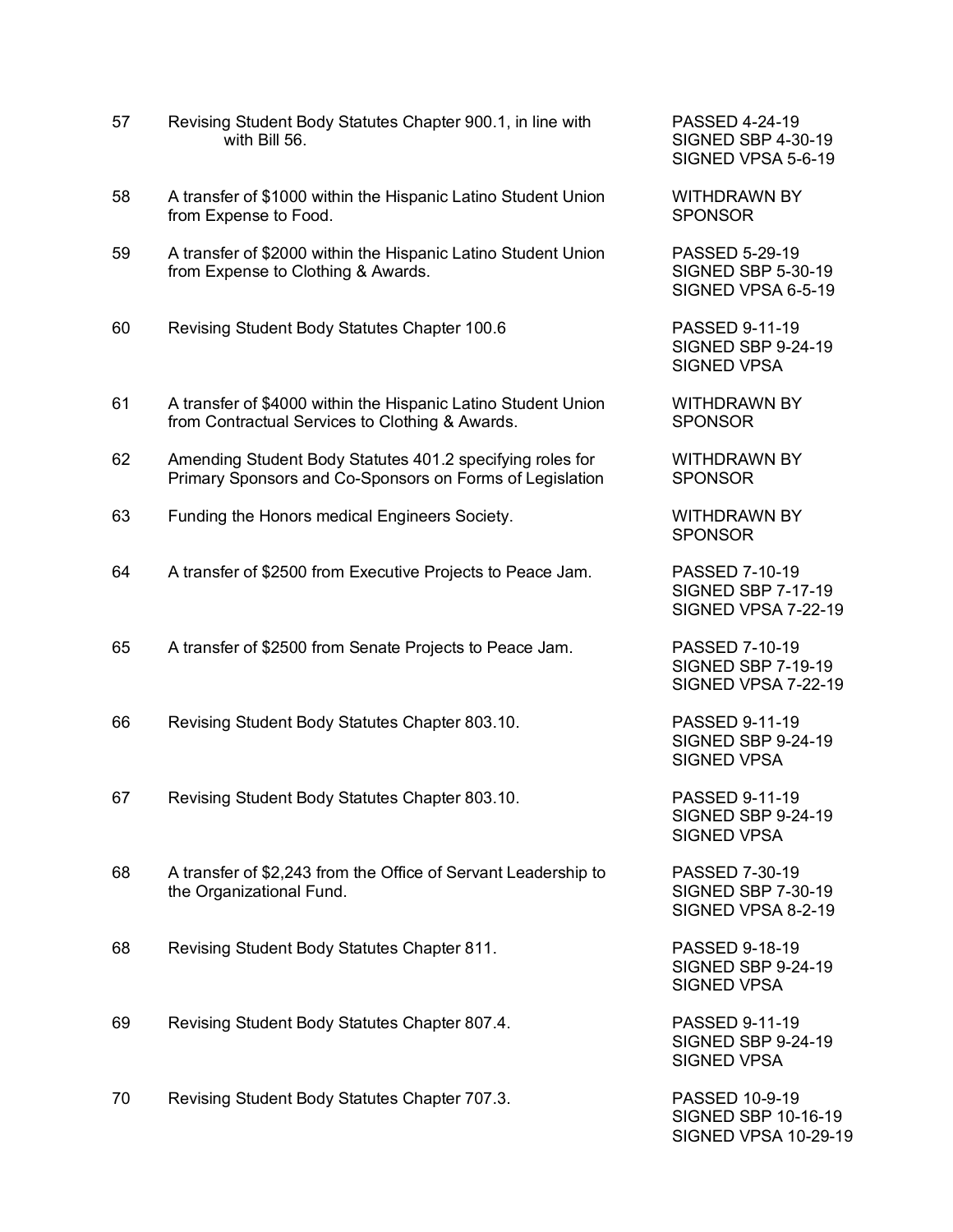| 71 | Adding required compulsory referenda questions to the Student<br>Body Statutes. | <b>WITHDRAWN BY</b><br><b>SPONSOR</b>                                       |
|----|---------------------------------------------------------------------------------|-----------------------------------------------------------------------------|
| 72 | Adding Chapter 207.7 to create a Senate Legislation Writing<br>Workshop.        | <b>WITHDRAWN BY</b><br><b>SPONSOR</b>                                       |
| 73 | Revising Student Body Statutes Chapter 702.1.                                   | PASSED 10-2-19<br><b>VETO SBP 10-14-19</b>                                  |
| 74 | Revising Student Body Statutes Chapter 417.                                     | PASSED 9-18-19<br><b>SIGNED SBP 9-24-19</b><br><b>SIGNED VPSA</b>           |
| 75 | Revising Student Body Statutes Chapter 907.                                     | PASSED 9-18-19<br><b>SIGNED SBP 9-24-19</b><br><b>SIGNED VPSA</b>           |
| 76 | Revising Student Body Statutes Chapter 406.                                     | PASSED 9-18-19<br><b>SIGNED SBP 9-24-19</b><br><b>SIGNED VPSA</b>           |
| 77 | Revising Student Body Statutes Chapter 502.                                     | PASSED 10-23-19<br><b>SIGNED SBP 11-4-19</b><br><b>SIGNED VPSA 11-12-19</b> |
| 78 | Amending Student Body Statutes Chapter 800.                                     | PASSED 10-2-19<br>SIGNED SBP 10-23-19<br><b>SIGNED VPSA</b>                 |
| 79 | Revising Student Body Statutes Chapter 605.8.                                   | PASSED 10-2-19<br>SIGNED SBP 10-23-19<br><b>SIGNED VPSA 10-29-19</b>        |
| 80 | An allocation of \$3,078 from Senate Projects to the Career Center.             | PASSED 10-7-19<br>SIGNED SBP 10-15-19<br><b>SIGNED VPSA 10-29-19</b>        |
| 81 | Revising Student Body Statutes Chapter 401.2.                                   | PASSED 9-30-19<br><b>SIGNED SBP 10-2-19</b><br>SIGNED VPSA 10-4-19          |
| 82 | An allocation of \$768 from Senate Projects to fund T-Shirts.                   | PASSED 10-7-19<br>SIGNED SBP 10-15-19<br><b>SIGNED VPSA 10-29-19</b>        |
| 83 | Amending Student Body Statutes Chapter 301.                                     | <b>WITHDRAWN BY</b><br><b>SPONSOR</b>                                       |
| 84 | Revising Student Body Statutes Chapter 300.2A.                                  | PASSED 10-11-19<br>SIGNED SBP 10-15-19<br><b>SIGNED VPSA 10-29-19</b>       |
| 85 | Revising Student Body Statutes Chapter 305.                                     | PASSED 10-2-19                                                              |

SIGNED SBP 10-15-19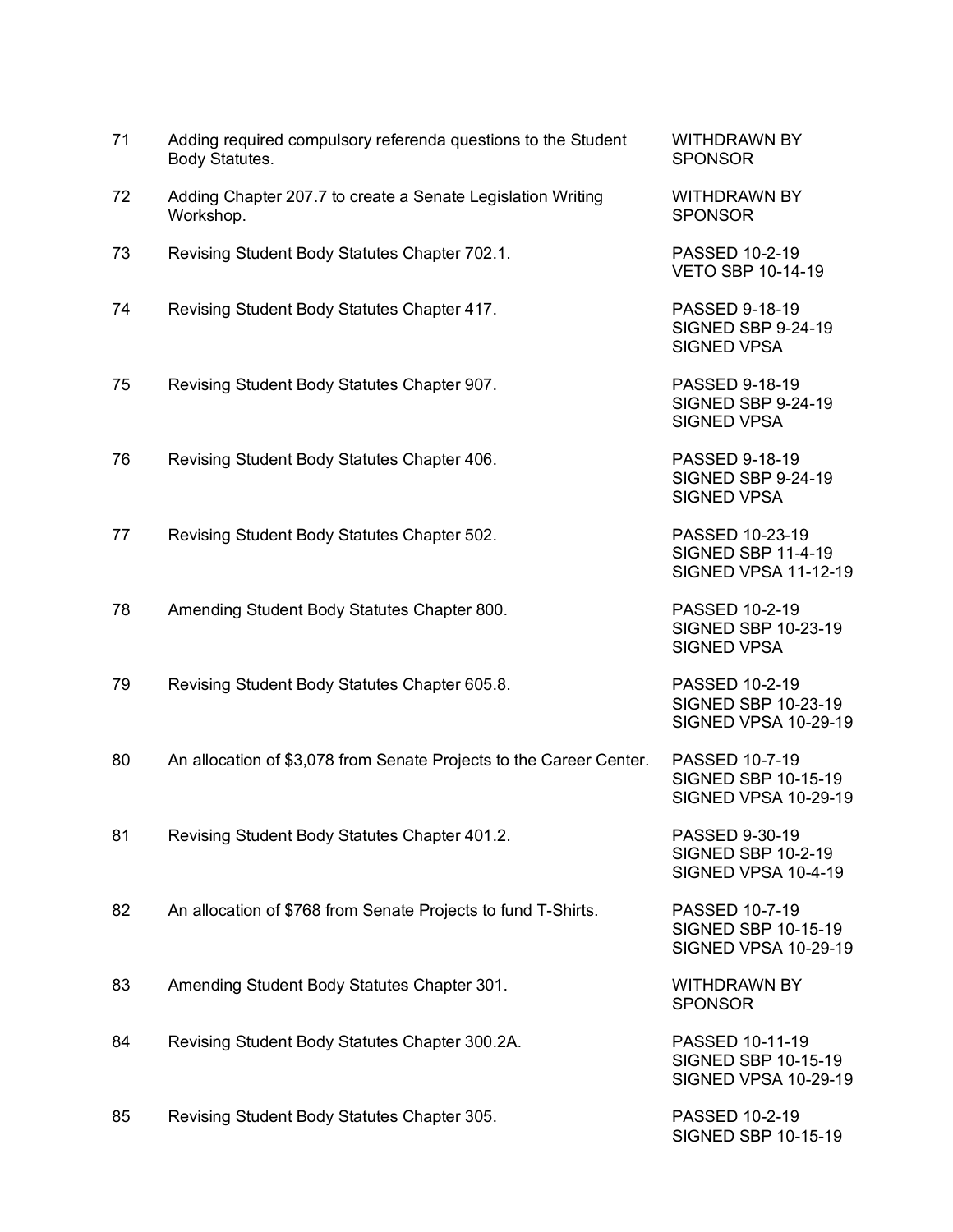| 86 | Revising Student Body Statutes Chapter 307.3                                                           | PASSED 10-9-19<br>SIGNED SBP 10-15-19<br><b>SIGNED VPSA 10-29-19</b>        |
|----|--------------------------------------------------------------------------------------------------------|-----------------------------------------------------------------------------|
| 87 | Revising Student Body Statutes Chapter 1005.4.                                                         | PASSED 10-2-19<br>SIGNED SBP 10-15-19<br><b>SIGNED VPSA 10-29-19</b>        |
| 88 | Revising Student Body Statutes Chapter 605.4.                                                          | PASSED 10-9-19<br>SIGNED SBP 10-23-19<br><b>SIGNED VPSA 10-29-19</b>        |
| 89 | Revising Student Body Statutes Chapter 707.                                                            | PASSED 10-9-19<br>SIGNED SBP 10-16-19<br><b>SIGNED VPSA 10-29-19</b>        |
| 90 | Revising Student Body Statutes Chapter 704.2.                                                          | PASSED 10-16-19<br>SIGNED SBP 10-23-19<br><b>SIGNED VPSA 10-29-19</b>       |
| 91 | Revising Student Body Statutes Chapter 605.4.                                                          | PASSED 10-23-19<br><b>SIGNED SBP 11-4-19</b><br><b>SIGNED VPSA 11-12-19</b> |
| 92 | Amending Student Body Statutes Chapter 100.5.                                                          | <b>FAILED IN JUDICIARY</b><br>10-15-19                                      |
| 93 | An allocation of \$1969 from Senate Projects to fund hygiene<br>Products in the Union restroom spaces. | PASSED 10-9-19<br>SIGNED SBP 10-15-19<br><b>SIGNED VPSA 10-29-19</b>        |
| 94 | An allocation of \$500 from Senate Projects to fund health snacks<br>for ACE during fall Finals Week.  | PASSED 10-16-19<br>SIGNED SBP 10-23-19<br><b>SIGNED VPSA 10-29-19</b>       |
| 95 | An allocation of \$1177 from Senate Projects to purchase t-shirts<br>during fall Finals Week.          | PASSED 10-16-19<br>SIGNED SBP 10-23-19<br><b>SIGNED VPSA 10-29-19</b>       |
| 96 | An allocation of \$1000 from Senate Projects to the Food Pantry.                                       | PASSED 10-16-19<br>SIGNED SBP 10-23-19<br><b>SIGNED VPSA 10-29-19</b>       |
| 97 | Revising Student Body Statutes Chapter 206.                                                            | PASSED 10-30-19<br><b>SIGNED SBP 11-4-19</b><br><b>SIGNED VPSA 11-12-19</b> |
| 98 | An allocation of \$1500 from Senate Projects to Homecoming<br>To caption Pow Wow.                      | PASSED 10-16-19<br>SIGNED SBP 10-23-19<br><b>SIGNED VPSA 10-29-19</b>       |
| 99 | A transfer within Pride Student Union from Contractual to Expense.                                     | PASSED 10-23-19<br><b>SIGNED SBP 11-4-19</b>                                |

SIGNED VPSA 10-29-19